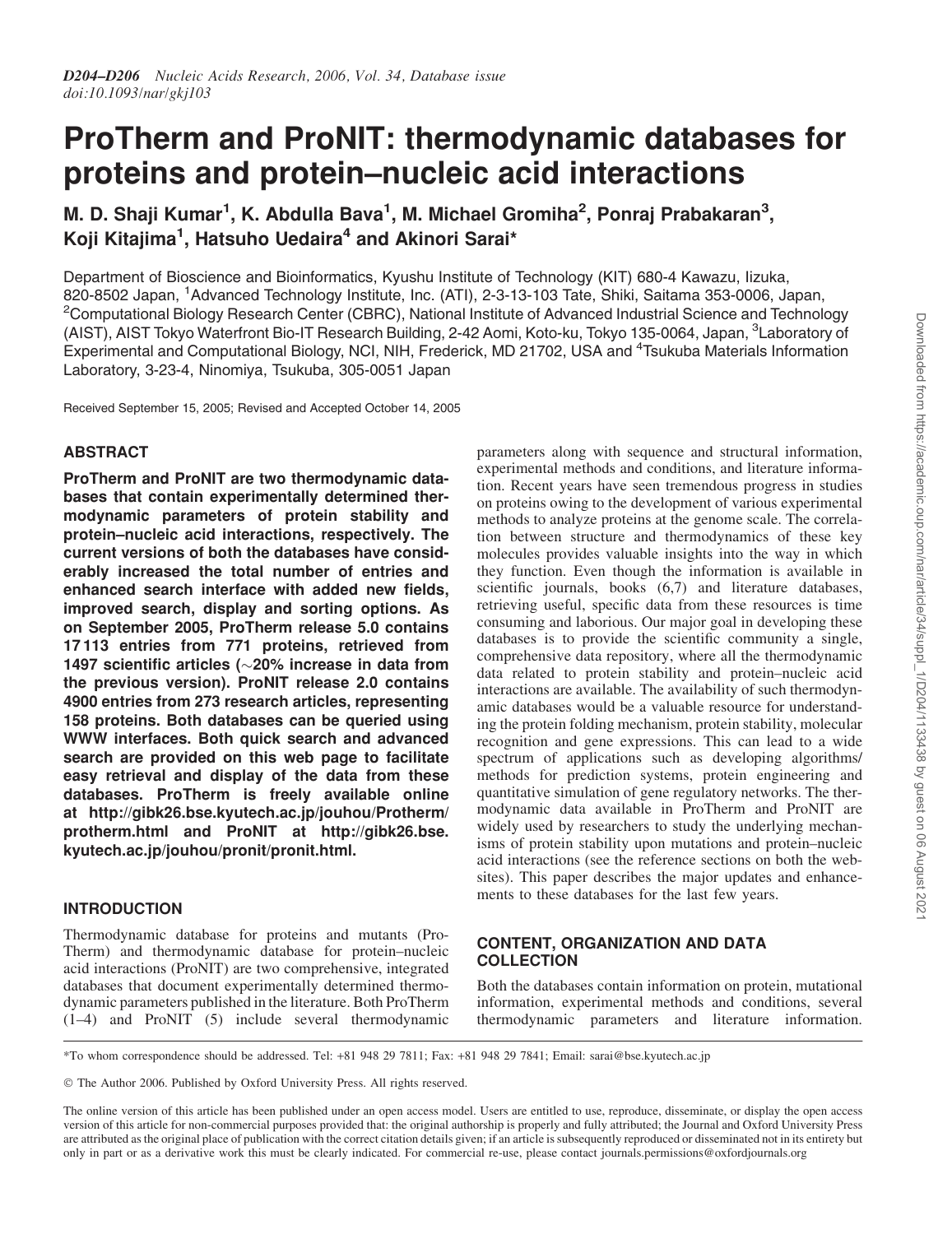| <b>Table 1.</b> Contents of ProTherm and ProNIT |  |  |
|-------------------------------------------------|--|--|
|-------------------------------------------------|--|--|

| Contents of the databases<br>ProTherm                                                                                                                                                                                                                                                                                                                                                                                                                                                                                                                                                                                                                                                                                                                                                                                                                                                                                                                                                                 | ProNIT                                                                                                                                                                                                                                                                                                                                                                                                                                                                                                                                                                                                                                                                                                                                                                                             |
|-------------------------------------------------------------------------------------------------------------------------------------------------------------------------------------------------------------------------------------------------------------------------------------------------------------------------------------------------------------------------------------------------------------------------------------------------------------------------------------------------------------------------------------------------------------------------------------------------------------------------------------------------------------------------------------------------------------------------------------------------------------------------------------------------------------------------------------------------------------------------------------------------------------------------------------------------------------------------------------------------------|----------------------------------------------------------------------------------------------------------------------------------------------------------------------------------------------------------------------------------------------------------------------------------------------------------------------------------------------------------------------------------------------------------------------------------------------------------------------------------------------------------------------------------------------------------------------------------------------------------------------------------------------------------------------------------------------------------------------------------------------------------------------------------------------------|
| Protein information<br>Name, Source<br>PIR, SWISSPROT<br>PDB code<br>EC, PMD number<br>Mutation details<br>Secondary structure<br>Accessible surface area (ASA)<br>Experimental condition:<br>Temperature<br>pH<br>Buffer, Ion<br>Protein concentration<br>Measure (DSC, CD and so on)<br>Method of denaturation<br>Thermodynamic data:<br>Denaturant denaturation:<br>Free energy of unfolding: $\Delta G_{\text{H}_2\text{O}}$<br>Difference in $\Delta G_{\text{H}_2\text{O}}$ : $\Delta \Delta G_{\text{H}_2\text{O}}$<br>Denaturation concentration: $C_m$<br>Slope of denaturation curve: $m$<br>Temperature: T<br>Thermal denaturation:<br>Free energy of unfolding: $\Delta G$<br>Difference in $\Delta G$ : $\Delta \Delta G$<br>Transition temperature: $Tm$<br>Change in $T_m$ : $\Delta T_m$<br>Enthalpy change: $\Delta H_{\text{cal}}$ , $\Delta H_{\text{vH}}$<br>Heat capacity change: $\Delta C_{\rm p}$<br>Literature:<br>Reference, Author<br>Keywords, Remarks<br>Related entries | Protein information<br>Name, Synonyms<br>Source, Sequence<br>EC, PIR, SWISSPROT<br>PDB code<br>Biological unit<br>Mutation details<br>Secondary structure<br>ASA<br>Nucleic acid information:<br>Name<br>Source<br>Type (DNA or RNA)<br>Sequence (wild and mutant)<br>Mutation details<br><b>GenBank Number</b><br>Complex information:<br>PDB code, NDB code<br>Conformation of protein<br>Conformation of Nucleic Acid<br><b>ASA</b><br>Experimental condition:<br>T, pH, Buffer, Ion, Additives<br>Experimental method<br>Binding data:<br>Dissociation constant: $K_d$<br>Association constant: $K_a$<br>Free energy change: $\Delta G$<br>Enthalpy change: $\Delta H$<br>Heat capacity change: $\Delta C_{\rm p}$<br>Literature:<br>Reference, Author<br>Keywords, Remarks<br>Related entries |

Previous publications (1–5) explain in detail the content and organization of the databases. Table 1 summarizes the contents of ProTherm and ProNIT. ProTherm and ProNIT are implemented in 3DinSight (8), a relational database system for structure, function and property of biomolecules. This facilitates more efficient search and retrieval of data by flexible queries, and enables users to gain insight into the relationship among structure, thermodynamics and function of proteins. We have been collecting the thermodynamic data from published original articles, by searching the PubMed literature database with a combination of specific terms, as well as by searching online journals probably containing thermodynamic data. The database does not contain any predicted or computational interaction data. Researchers then extract the relevant data from the selected articles. The input data are checked automatically by checking programs and also manually to avoid errors. Then, we upload the data first to a test site, where expert curators check and verify the data. After this checking, we upload the data to the public site for users. Furthermore, an email notification for each input entry is sent to the corresponding author, which enables the authors to check their own data and thereby improve the data validation.

### DATABASE STATISTICS

We update both the databases frequently. The current release, ProTherm 5.0 contains 17 113 entries from 771 proteins, retrieved from 1497 scientific articles, which is  $\sim$ 20% increase in data from the last version (4). Currently, the numbers of data for wild-type proteins, single, double and multiple mutants are 7014, 8202, 1277 and 620, respectively. Based on the solvent accessibility of mutants, 4426 mutations are buried, 2687 partially buried and 2751 exposed. In terms of secondary structures, 3993 mutations are in helix, 2622 in strand, 1227 in turn and 2467 in coil regions. Majority of data are obtained from CD (6825) and DSC (5294) experiments followed by fluorescence  $(3628)$ . Further, 10 154 data are obtained by thermal denaturation, 3890 and 2796 data from GdnHCl and urea denaturation, respectively.

Currently, ProNIT 2.0 contains 4900 entries from 273 research papers. There are 158 different DNA-binding proteins with 3489 wild-type entries and 1411 mutant entries. Majority of data are obtained by gel shift (1316), fluorescence (1143) and filter binding (1053), followed by calorimetry (727), surface plasmon resonance (185) and footprinting (168). Although proteins from a variety of organisms are present in ProNIT, majority of interaction data are from *Escherichia coli* proteins (1625) followed by *Mus musculus* (637) and *Homo sapiens* (569).

#### NEW FEATURES

There is a growing interest in the relationship between structure and thermodynamics of proteins. Thus, we try to provide link from thermodynamic data in ProTherm to structural information. So far, ProTherm data are connected to sequence and structural information of proteins through 3DinSight. We have added a new cross-link between ProTherm and STING  $(9)$ , a comprehensive analysis tool for proteins with many structural descriptors. For given protein mutations searched within STING, each entry in STING report is connected to available thermodynamic data in ProTherm. Conversely, all the ProTherm data with available protein structure have pointers to the corresponding STING entry with detailed structural information. This cross-link will greatly facilitate the analysis of structure–thermodynamic relationship of proteins. The ProTherm page also provides cross-reference tables necessary for creating cross-links with PDB (10), PIR (11) and Swiss-Prot (12) databases. We have also added several new features in the search interface to make the search more efficient and convenient.

In the current release of ProNIT 2.0, we have included  $\sim$ 200 protein–RNA interaction data. To facilitate the retrieval of data based on DNA and RNA separately, we have added a new field called TYPE\_NUC, where we provide the information about whether the nucleic acid sequence is DNA (singlestranded DNA, ssDNA, or double-stranded DNA, dsDNA) or RNA. Furthermore, a search option is added to retrieve data based on ssDNA, dsDNA or RNA. The protein nomenclature in the literature is not necessarily uniform. Hence, we have added a new field, SYNONYMS, in order to address this problem. Other additions of field are the SwissProt ID of the protein and 'RELATED\_ENTRIES', which provides the list of entries that contain data from the same paper (the original paper usually contains multiple data and they are entered in different entries). We also provide a link to all homologous PDB codes with sequence identity of >95%. Also, display